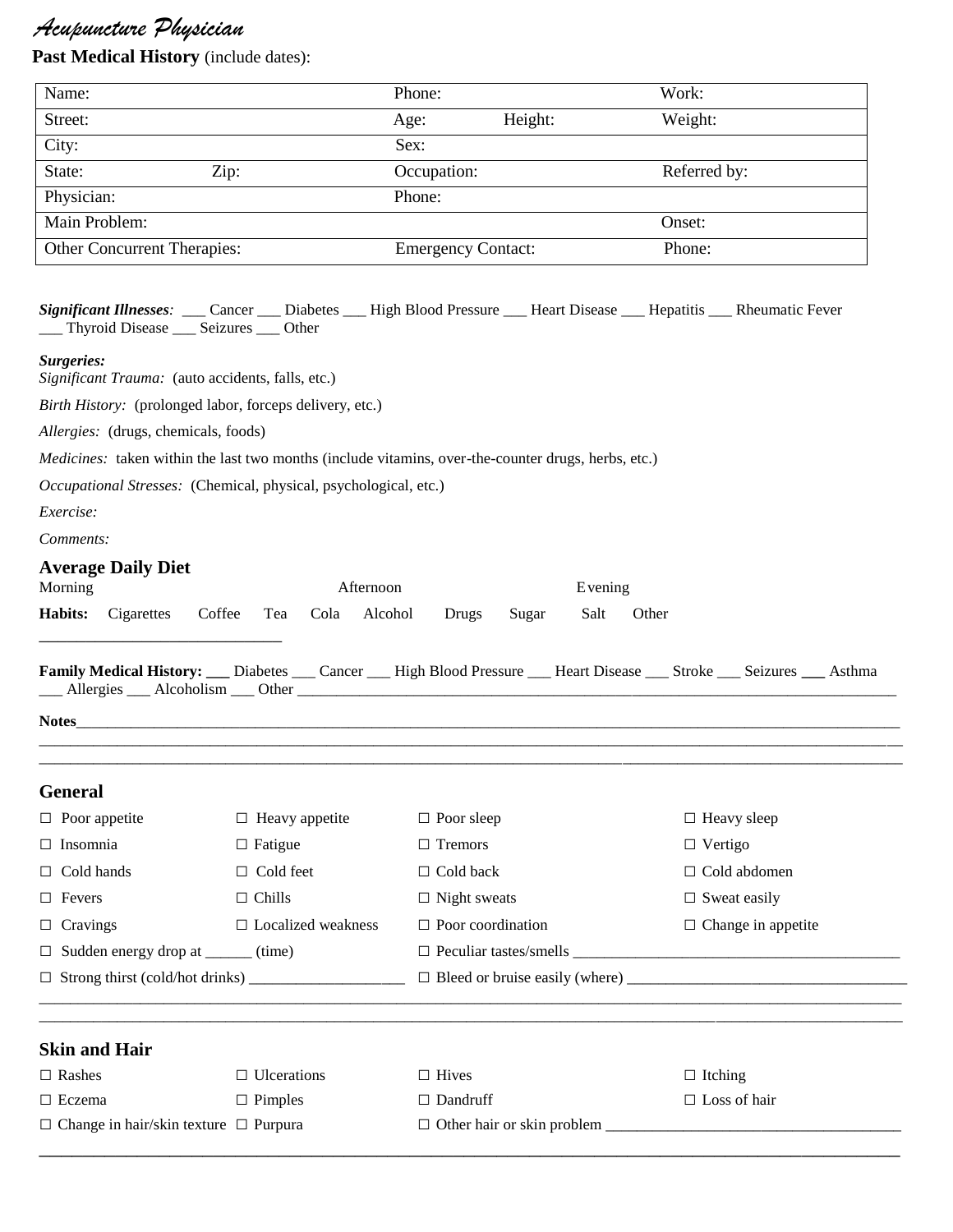| Head, Eyes, Ears, Nose, and Throat |                                                  |                                                         |                                  |
|------------------------------------|--------------------------------------------------|---------------------------------------------------------|----------------------------------|
| $\Box$ Dizziness                   | $\Box$ Concussions                               | $\Box$ Migraines                                        | $\Box$ Glasses                   |
| $\Box$ Eye strain                  | $\Box$ Eye pain                                  | $\Box$ Poor vision                                      | $\Box$ Night blindness           |
| $\Box$ Color blindness             | $\Box$ Cataracts                                 | $\Box$ Blurry vision                                    | $\Box$ Baraches                  |
| $\Box$ Ringing in ears             | $\Box$ Poor hearing                              | $\hfill\Box$<br>Nose bleeds                             | $\square$ Sinus problems         |
| $\Box$ Mucus                       | $\Box$ Dry throat                                | $\Box$ Dry mouth                                        | $\Box$ Copious saliva            |
| $\Box$ Teeth problems              | $\Box$ Jaw clicks                                | $\Box$ Grinding teeth                                   | $\Box$ Facial pain               |
| $\Box$ Gum problems                | $\Box$ Spots in eyes                             | $\hfill\Box$<br>Recurrent sore throats _________ /month |                                  |
| $\Box$ Sores on lips or tongue     |                                                  |                                                         |                                  |
| $\Box$ Other head or neck problems |                                                  |                                                         |                                  |
| <b>Circulation</b>                 |                                                  |                                                         |                                  |
| $\Box$ High blood pressure         | $\Box$ Low blood pressure                        | $\Box$ Chest pain                                       | $\Box$ Irregular heartbeat       |
| $\Box$ Dizziness                   | $\Box$ Fainting                                  | $\Box$ Cold hands/feet                                  | $\square$ Swelling in hands/feet |
| $\Box$ Blood clots                 | $\Box$ Phlebitis                                 | $\Box$ Difficulty breathing                             | $\Box$ Other                     |
|                                    |                                                  |                                                         |                                  |
| <b>Respiratory</b>                 |                                                  |                                                         |                                  |
| $\Box$ Cough                       | $\Box$ Low blood pressure                        | $\Box$ Asthma                                           | $\Box$ Bronchitis                |
| $\Box$ Pneumonia                   | $\Box$ Difficulty in breathing when lying down   |                                                         | $\Box$ Tight chest               |
|                                    | □ Production of phlegm ______what color ________ |                                                         | $\Box$ Other lung problems       |
| Gastrointestinal                   |                                                  |                                                         |                                  |
| $\Box$ Nausea                      | $\Box$ Vomiting                                  | $\Box$ Diarrhea                                         | <b>Bowel Movement:</b>           |
| $\Box$ Gas                         | $\Box$ Belching                                  | $\Box$ Black stools                                     | Frequency                        |
| $\Box$ Bad breath                  | $\Box$ Rectal pain                               | $\Box$ Hemorrhoids                                      | Color                            |
| $\Box$ Constipation                | $\Box$ Bloody stools                             | $\Box$ Sensitive abdomen                                | Odor                             |
| $\Box$ Pain or cramps              | □ Laxative use: ________ /week; type _______     |                                                         | Texture/form                     |
|                                    |                                                  |                                                         |                                  |
| <b>Genito-Urinary</b>              |                                                  |                                                         |                                  |
| $\Box$ Pain on urination           | $\Box$ Frequent urination                        | $\Box$ Blood in urine                                   | $\Box$ Urgency to urinate        |
| $\Box$ Unable to hold urine        | $\Box$ Kidney stones                             | $\Box$ Venereal disease                                 | $\Box$ Impotency                 |
| $\Box$ Wake up to urinate          | How often ______ /night; time _____              |                                                         | $\Box$ Other G/U problems        |
| <b>Pregnancy and Gynecology</b>    |                                                  |                                                         |                                  |
| $\Box$ Number pregnancies          | $\Box$ Number births                             | $\Box$ Premature births                                 | $\Box$ Miscarriages              |
| $\Box$ Age at first menses         | $\Box$ Period (days)                             | $\Box$ Duration                                         | $\Box$ Irregular periods         |
| $\Box$ Flow (describe)             | $\Box$ Clots                                     | Last PAP                                                |                                  |
| $\Box$ Vaginal discharge           | $\Box$ Vaginal sores                             | $\Box$ Breast lumps                                     | Menopause ________               |
|                                    |                                                  | $\Box$ Changes in body/psyche prior to menstruation     |                                  |
|                                    |                                                  |                                                         |                                  |